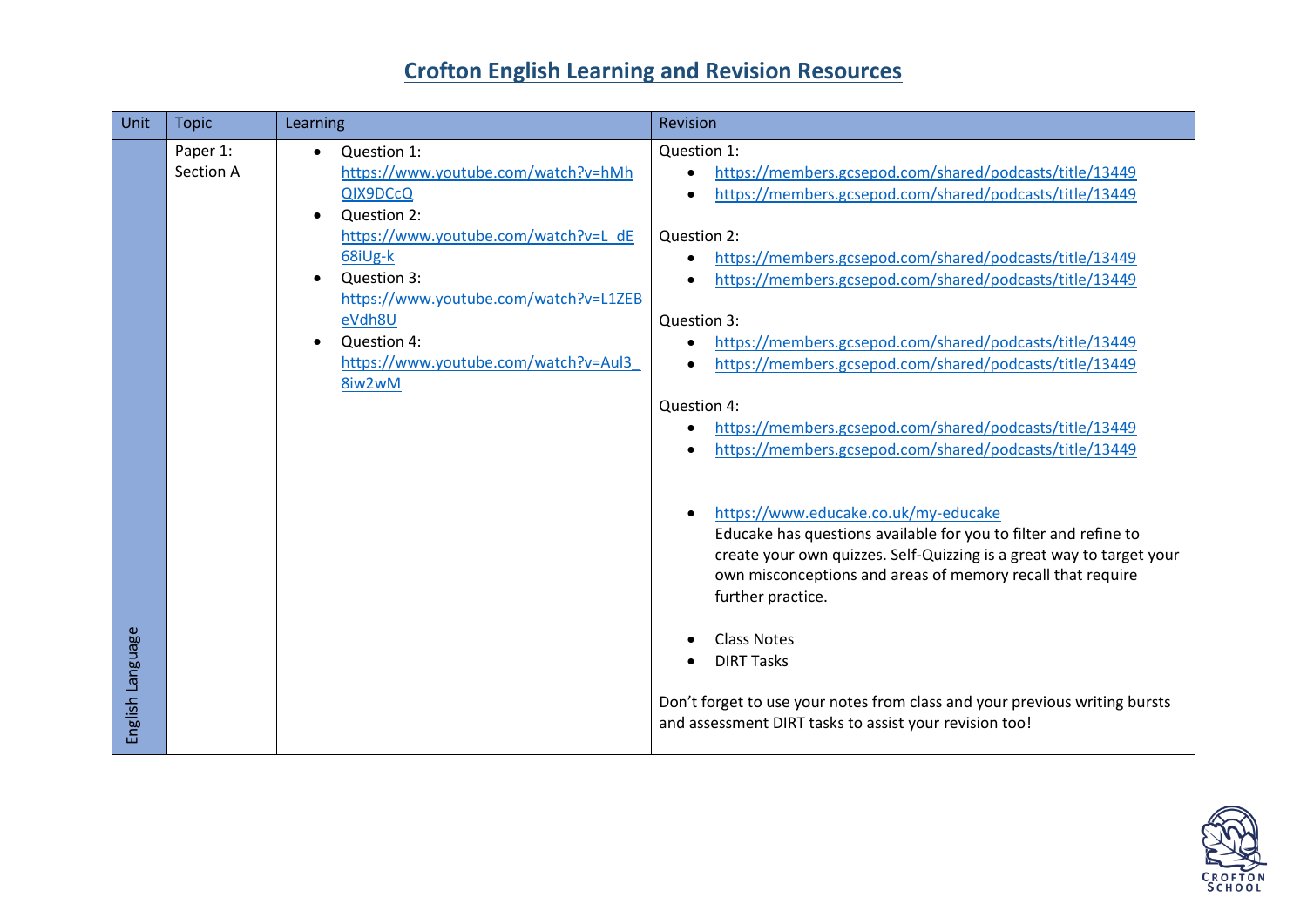| Paper 1:<br>Section B | <b>Question 5 Overview:</b><br>$\bullet$<br>https://www.youtube.com/watch?v=uM_0<br>PshTEjs<br><b>Question 5 Descriptive:</b><br>$\bullet$<br>https://www.youtube.com/watch?v=Ti5CK<br>cdwbuA<br><b>Question 5 Narrative:</b><br>https://www.youtube.com/watch?v=SfBYZ<br>ZD UzU | <b>Descriptive Writing:</b><br>https://members.gcsepod.com/shared/podcasts/title/11410<br>$\bullet$<br>https://members.gcsepod.com/shared/podcasts/title/11410<br>$\bullet$<br>Narrative Writing:<br>https://members.gcsepod.com/shared/podcasts/title/11410<br>$\bullet$<br>https://members.gcsepod.com/shared/podcasts/title/11410<br>$\bullet$<br><b>Writing Skills:</b><br>https://members.gcsepod.com/shared/podcasts/title/13617<br>$\bullet$<br>https://www.educake.co.uk/my-educake<br>$\bullet$<br>Educake has questions available for you to filter and refine to<br>create your own quizzes. Self-Quizzing is a great way to target your<br>own misconceptions and areas of memory recall that require<br>further practice.<br><b>Class Notes</b><br>$\bullet$<br><b>DIRT Tasks</b><br>Don't forget to use your notes from class and your previous writing bursts<br>and assessment DIRT tasks to assist your revision too! |
|-----------------------|----------------------------------------------------------------------------------------------------------------------------------------------------------------------------------------------------------------------------------------------------------------------------------|----------------------------------------------------------------------------------------------------------------------------------------------------------------------------------------------------------------------------------------------------------------------------------------------------------------------------------------------------------------------------------------------------------------------------------------------------------------------------------------------------------------------------------------------------------------------------------------------------------------------------------------------------------------------------------------------------------------------------------------------------------------------------------------------------------------------------------------------------------------------------------------------------------------------------------------|
| Paper 2:<br>Section A | Question 1:<br>https://www.youtube.com/watch?v=yKZ_T<br>r2Y-CE<br>Question 2:<br>https://www.youtube.com/watch?v=tHTfc<br><b>7P OLs</b>                                                                                                                                          | Question 1:<br>https://members.gcsepod.com/shared/podcasts/title/13450<br>https://members.gcsepod.com/shared/podcasts/title/13450<br>$\bullet$<br>Question 2:<br>https://members.gcsepod.com/shared/podcasts/title/13450<br>https://members.gcsepod.com/shared/podcasts/title/13450<br>$\bullet$                                                                                                                                                                                                                                                                                                                                                                                                                                                                                                                                                                                                                                       |

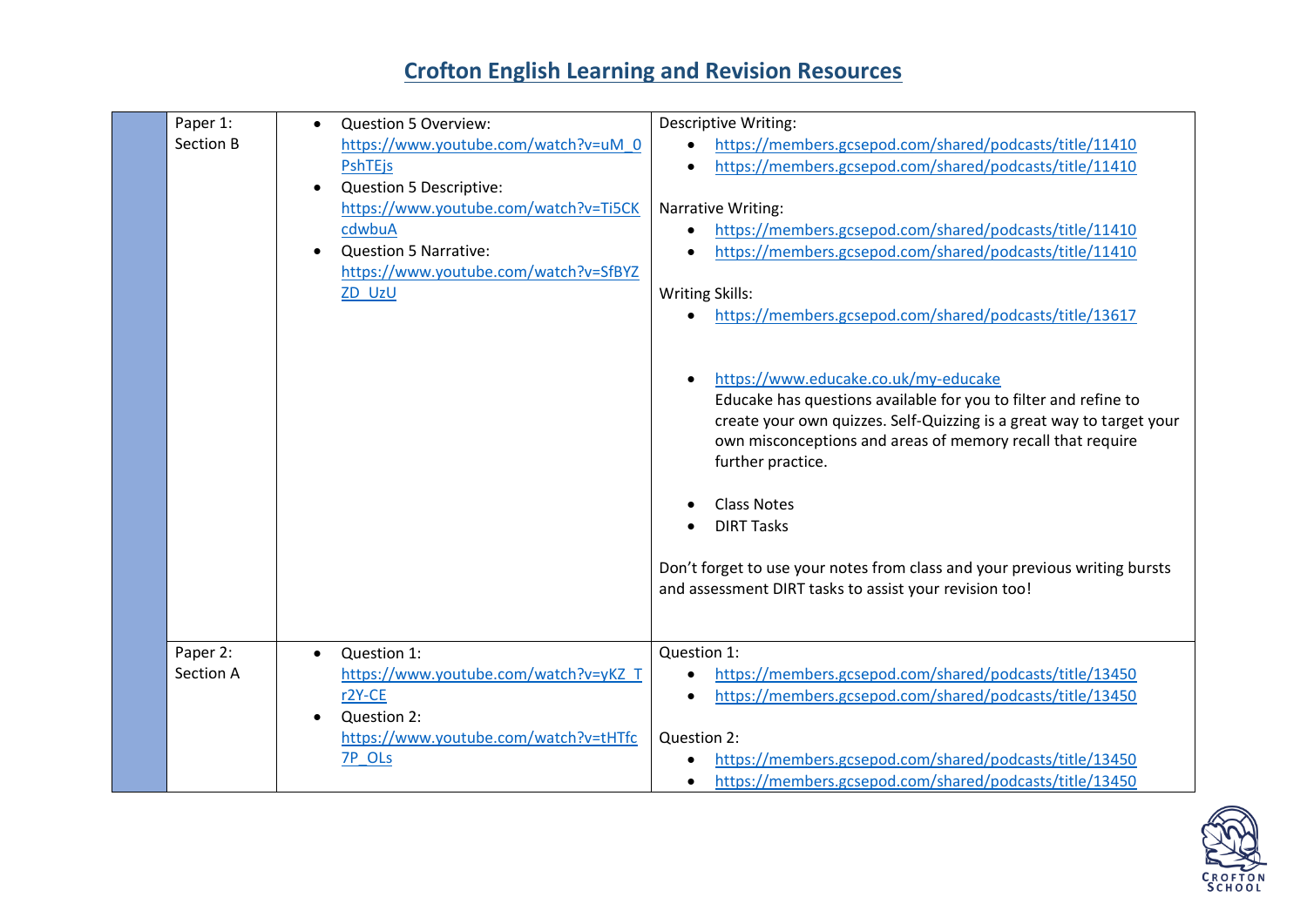|                       | Question 3:<br>$\bullet$<br>https://www.youtube.com/watch?v=RUW<br>xpg EmeM<br>Question 4:<br>$\bullet$<br>https://www.youtube.com/watch?v=DsW<br>DQw4xwW0                                                                                                 | Question 3:<br>https://members.gcsepod.com/shared/podcasts/title/13450<br>$\bullet$<br>https://members.gcsepod.com/shared/podcasts/title/13450<br>$\bullet$<br>Question 4:<br>https://members.gcsepod.com/shared/podcasts/title/13450<br>$\bullet$<br>https://members.gcsepod.com/shared/podcasts/title/13450<br>https://www.educake.co.uk/my-educake<br>$\bullet$<br>Educake has questions available for you to filter and refine to<br>create your own quizzes. Self-Quizzing is a great way to target your<br>own misconceptions and areas of memory recall that require<br>further practice.<br><b>Class Notes</b><br><b>DIRT Tasks</b><br>Don't forget to use your notes from class and your previous writing bursts<br>and assessment DIRT tasks to assist your revision too! |
|-----------------------|------------------------------------------------------------------------------------------------------------------------------------------------------------------------------------------------------------------------------------------------------------|-------------------------------------------------------------------------------------------------------------------------------------------------------------------------------------------------------------------------------------------------------------------------------------------------------------------------------------------------------------------------------------------------------------------------------------------------------------------------------------------------------------------------------------------------------------------------------------------------------------------------------------------------------------------------------------------------------------------------------------------------------------------------------------|
| Paper 2:<br>Section B | <b>Question 5 Overview:</b><br>$\bullet$<br>https://www.youtube.com/watch?v=v0aAi<br>tntCvo<br>Question 5 Part 1:<br>$\bullet$<br>https://www.youtube.com/watch?v=8bhp<br>gRzrs64<br>Question 5 Part 1:<br>https://www.youtube.com/watch?v=aFVO<br>7j hV28 | Presenting a Viewpoint:<br>https://members.gcsepod.com/shared/podcasts/title/11410<br>$\bullet$<br>https://members.gcsepod.com/shared/podcasts/title/11410<br>$\bullet$<br><b>Writing Skills:</b><br>https://members.gcsepod.com/shared/podcasts/title/13617<br>$\bullet$<br>https://www.educake.co.uk/my-educake<br>$\bullet$                                                                                                                                                                                                                                                                                                                                                                                                                                                      |

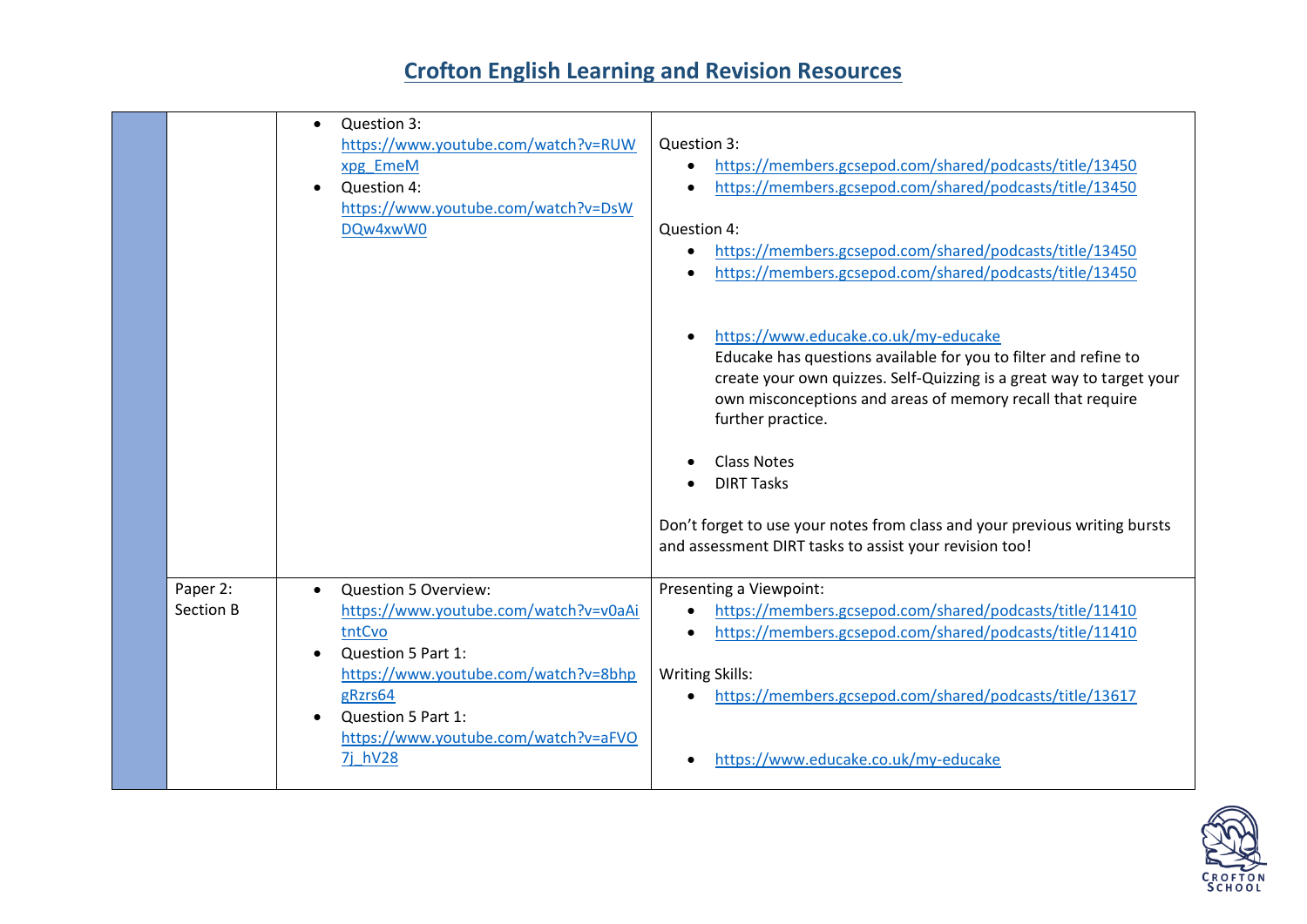|                    |                                        |                                                                                                                                                                                                                                                                                                                                                                                                                                | Educake has questions available for you to filter and refine to<br>create your own quizzes. Self-Quizzing is a great way to target your<br>own misconceptions and areas of memory recall that require<br>further practice.                                                                                                                                                                                                                                                                                                                                                                                                                                                                                                                                                                                                                                                                                                                                                         |
|--------------------|----------------------------------------|--------------------------------------------------------------------------------------------------------------------------------------------------------------------------------------------------------------------------------------------------------------------------------------------------------------------------------------------------------------------------------------------------------------------------------|------------------------------------------------------------------------------------------------------------------------------------------------------------------------------------------------------------------------------------------------------------------------------------------------------------------------------------------------------------------------------------------------------------------------------------------------------------------------------------------------------------------------------------------------------------------------------------------------------------------------------------------------------------------------------------------------------------------------------------------------------------------------------------------------------------------------------------------------------------------------------------------------------------------------------------------------------------------------------------|
| English Literature | Paper 1:<br>Section A -<br>Shakespeare | Lessons<br>https://classroom.thenational.academy/un<br>$\bullet$<br>its/macbeth-a8f1<br>https://youtube.com/playlist?list=PLqGFs<br>$\bullet$<br>Wf-P-cCMpq89C0yaU5scvuYilKuL<br>https://youtube.com/playlist?list=PLQovV<br>w7yuGiI05-lm3RGhBSoC0y9CqpoC<br>https://www.rsc.org.uk/shakespeare-<br>learning-zone/macbeth<br>https://senecalearning.com/en-<br>GB/seneca-certified-resources/english-lit-<br>macbeth-gcse-aqa/ | Plot Overviews:<br>$\bullet$ Act 1:<br>https://members.gcsepod.com/shared/podcasts/chapter/72446<br>Act 2:<br>$\bullet$<br>https://members.gcsepod.com/shared/podcasts/chapter/72448<br>Act $3:$<br>$\bullet$<br>https://members.gcsepod.com/shared/podcasts/chapter/72449<br>Act 4:<br>$\bullet$<br>https://members.gcsepod.com/shared/podcasts/chapter/72450<br>Act 5:<br>$\bullet$<br>https://members.gcsepod.com/shared/podcasts/chapter/72451<br>Characters:<br>Macbeth:<br>$\bullet$<br>https://members.gcsepod.com/shared/podcasts/chapter/72452<br>Lady Macbeth:<br>https://members.gcsepod.com/shared/podcasts/chapter/72453<br>The Witches:<br>https://members.gcsepod.com/shared/podcasts/chapter/72454<br>Banquo:<br>$\bullet$<br>https://members.gcsepod.com/shared/podcasts/chapter/72455<br>Macduff:<br>$\bullet$<br>https://members.gcsepod.com/shared/podcasts/chapter/72456<br>Others:<br>$\bullet$<br>https://members.gcsepod.com/shared/podcasts/chapter/72457 |

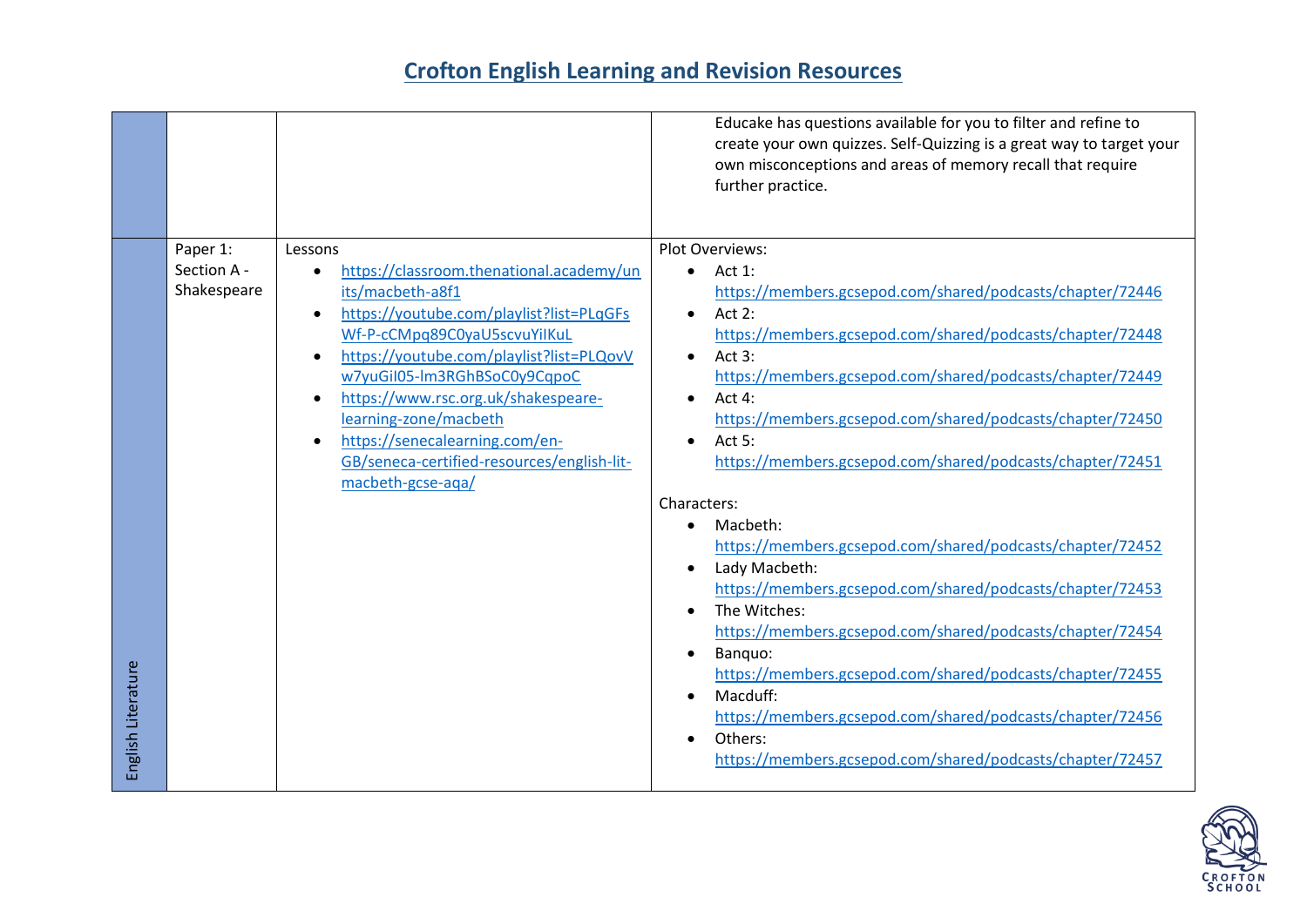|             |                                          | Themes:                                                                                                                                                                                                                                                    |
|-------------|------------------------------------------|------------------------------------------------------------------------------------------------------------------------------------------------------------------------------------------------------------------------------------------------------------|
|             |                                          | Ambition:<br>$\bullet$                                                                                                                                                                                                                                     |
|             |                                          | https://members.gcsepod.com/shared/podcasts/chapter/72458                                                                                                                                                                                                  |
|             |                                          | Gender:<br>$\bullet$                                                                                                                                                                                                                                       |
|             |                                          | https://members.gcsepod.com/shared/podcasts/chapter/72459                                                                                                                                                                                                  |
|             |                                          | Guilt:<br>$\bullet$                                                                                                                                                                                                                                        |
|             |                                          | https://members.gcsepod.com/shared/podcasts/chapter/72461                                                                                                                                                                                                  |
|             |                                          | Supernatural:<br>$\bullet$                                                                                                                                                                                                                                 |
|             |                                          | https://members.gcsepod.com/shared/podcasts/chapter/72460                                                                                                                                                                                                  |
|             |                                          |                                                                                                                                                                                                                                                            |
|             |                                          | Context:                                                                                                                                                                                                                                                   |
|             |                                          | https://members.gcsepod.com/shared/podcasts/chapter/72413<br>$\bullet$                                                                                                                                                                                     |
|             |                                          | https://members.gcsepod.com/shared/podcasts/chapter/72445<br>$\bullet$                                                                                                                                                                                     |
|             |                                          | https://classroom.thenational.academy/units/revisiting-macbeth-<br>$\bullet$<br>91c7                                                                                                                                                                       |
|             |                                          | https://www.educake.co.uk/my-educake<br>$\bullet$<br>Educake has questions available for you to filter and refine to<br>create your own quizzes. Self-Quizzing is a great way to target your<br>own misconceptions and areas of memory recall that require |
|             |                                          | further practice.                                                                                                                                                                                                                                          |
|             |                                          | <b>Class Notes</b>                                                                                                                                                                                                                                         |
|             |                                          | <b>DIRT Tasks</b>                                                                                                                                                                                                                                          |
|             |                                          |                                                                                                                                                                                                                                                            |
|             |                                          | Don't forget to use your notes from class and your previous writing bursts<br>and assessment DIRT tasks to assist your revision too!                                                                                                                       |
| Paper 1:    | Lessons:                                 | Plot Overviews:                                                                                                                                                                                                                                            |
| Section B - | https://classroom.thenational.academy/un | Stave One:                                                                                                                                                                                                                                                 |
|             | its/a-christmas-carol-fa13               | https://members.gcsepod.com/shared/podcasts/chapter/62513                                                                                                                                                                                                  |

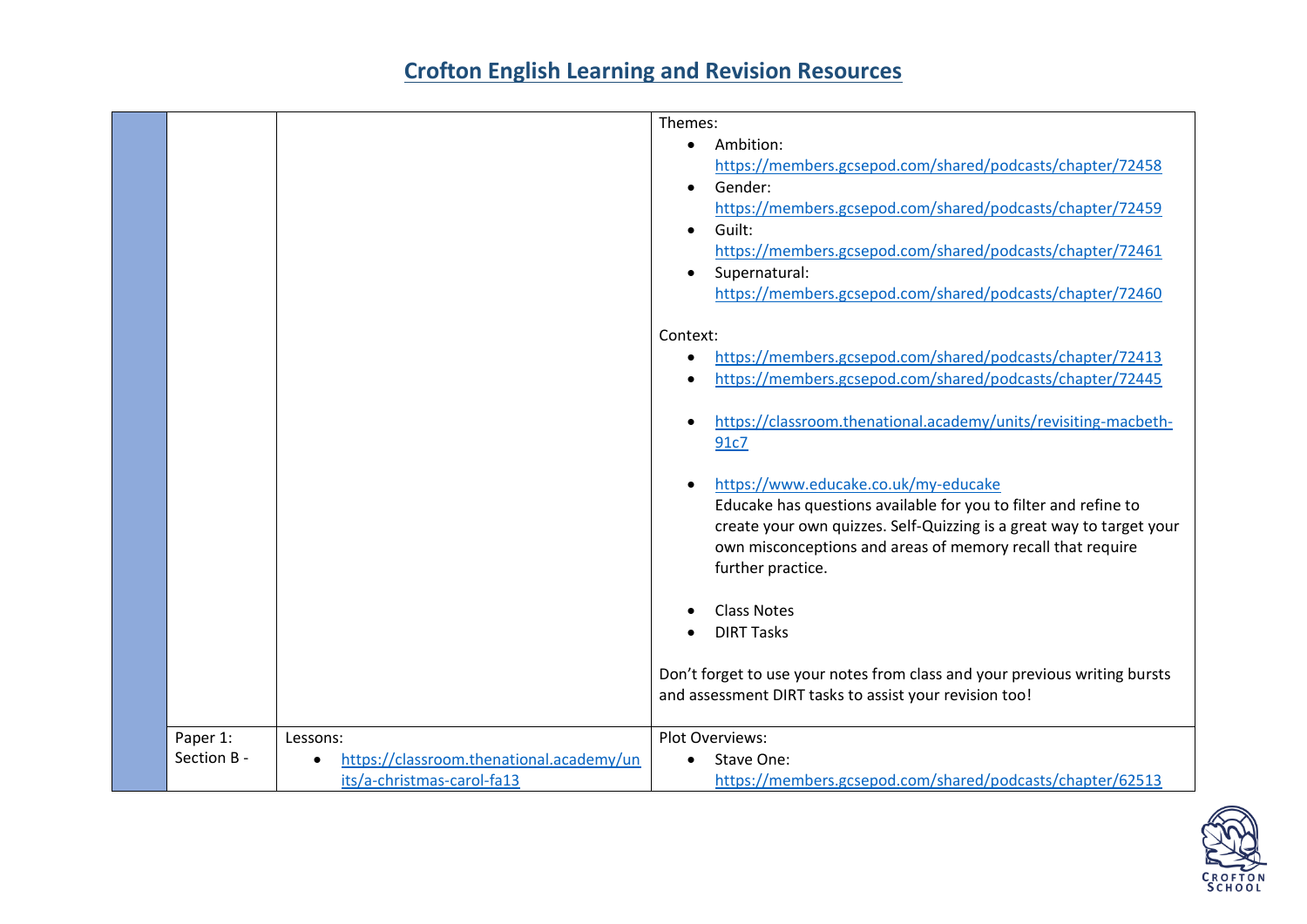| 19 <sup>th</sup> Century | https://youtube.com/playlist?list=PLqGFs<br>$\bullet$ | Stave Two:<br>$\bullet$                                                |
|--------------------------|-------------------------------------------------------|------------------------------------------------------------------------|
| Novel                    | Wf-P-cBhNFIdX59nQmTodoDmDQsh                          | https://members.gcsepod.com/shared/podcasts/chapter/62514              |
|                          | https://youtube.com/playlist?list=PLQovV<br>$\bullet$ | Stave Three:<br>$\bullet$                                              |
|                          | w7yuGiL-fMfl0e4NpUlFpoUAr5nm                          | https://members.gcsepod.com/shared/podcasts/chapter/62515              |
|                          | https://senecalearning.com/en-<br>$\bullet$           | Stave Four:                                                            |
|                          | GB/seneca-certified-resources/english-lit-            | https://members.gcsepod.com/shared/podcasts/chapter/62516              |
|                          | a-christmas-carol-gcse-aqa/                           | Stave Five:                                                            |
|                          | https://www.bbc.co.uk/bitesize/topics/zw              | https://members.gcsepod.com/shared/podcasts/chapter/62517              |
|                          | hkxsg                                                 |                                                                        |
|                          |                                                       | Characters:                                                            |
|                          |                                                       | Scrooge:<br>$\bullet$                                                  |
|                          |                                                       | https://members.gcsepod.com/shared/podcasts/chapter/62503              |
|                          |                                                       | Ghosts:<br>$\bullet$                                                   |
|                          |                                                       | https://members.gcsepod.com/shared/podcasts/chapter/62504              |
|                          |                                                       | https://members.gcsepod.com/shared/podcasts/chapter/62505              |
|                          |                                                       | Cratchit Family:<br>$\bullet$                                          |
|                          |                                                       | https://members.gcsepod.com/shared/podcasts/chapter/62506              |
|                          |                                                       | Others:<br>$\bullet$                                                   |
|                          |                                                       | https://members.gcsepod.com/shared/podcasts/chapter/62507              |
|                          |                                                       | Themes:                                                                |
|                          |                                                       | Christmas Spirit:                                                      |
|                          |                                                       | $\bullet$<br>https://members.gcsepod.com/shared/podcasts/chapter/62524 |
|                          |                                                       | Poverty:<br>$\bullet$                                                  |
|                          |                                                       | https://members.gcsepod.com/shared/podcasts/chapter/62525              |
|                          |                                                       | Charity:<br>$\bullet$                                                  |
|                          |                                                       | https://members.gcsepod.com/shared/podcasts/chapter/62526              |
|                          |                                                       | <b>Sickness and Greed:</b><br>$\bullet$                                |
|                          |                                                       | https://members.gcsepod.com/shared/podcasts/chapter/62527              |
|                          |                                                       | <b>Happiness and Sadness:</b><br>$\bullet$                             |
|                          |                                                       | https://members.gcsepod.com/shared/podcasts/chapter/62528              |
|                          |                                                       |                                                                        |

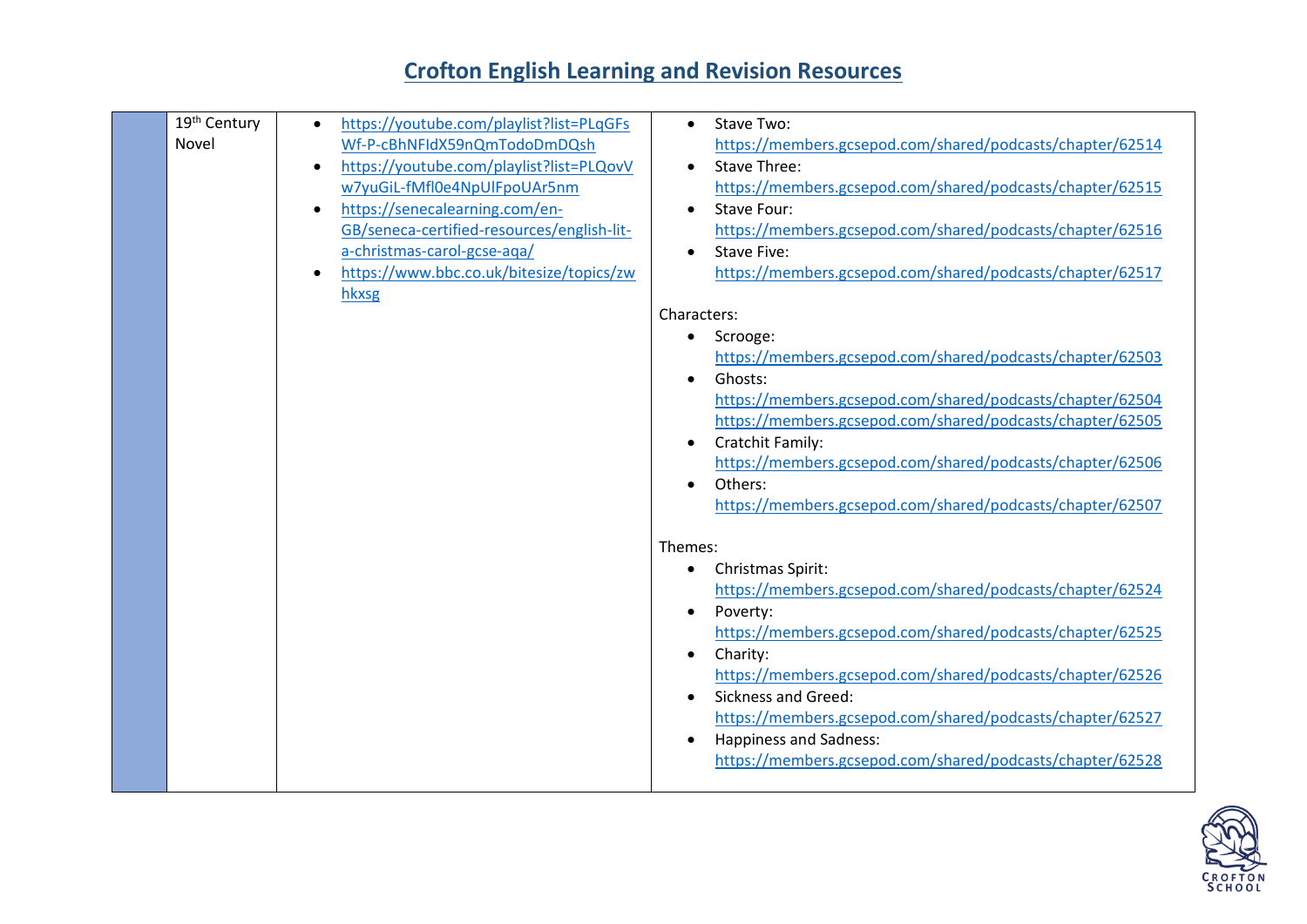|                         |                                                                                                                                                   | Symbols:<br><b>Christmas and Ghosts:</b><br>$\bullet$<br>https://members.gcsepod.com/shared/podcasts/chapter/62521<br>Fog and Blindness:<br>$\bullet$<br>https://members.gcsepod.com/shared/podcasts/chapter/62522<br>Food and Music:<br>https://members.gcsepod.com/shared/podcasts/chapter/62523<br>https://classroom.thenational.academy/units/revisiting-a-<br>$\bullet$<br>christmas-carol-2c27<br>https://www.educake.co.uk/my-educake<br>$\bullet$<br>Educake has questions available for you to filter and refine to<br>create your own quizzes. Self-Quizzing is a great way to target your<br>own misconceptions and areas of memory recall that require<br>further practice.<br><b>Class Notes</b><br><b>DIRT Tasks</b><br>Don't forget to use your notes from class and your previous writing bursts |
|-------------------------|---------------------------------------------------------------------------------------------------------------------------------------------------|------------------------------------------------------------------------------------------------------------------------------------------------------------------------------------------------------------------------------------------------------------------------------------------------------------------------------------------------------------------------------------------------------------------------------------------------------------------------------------------------------------------------------------------------------------------------------------------------------------------------------------------------------------------------------------------------------------------------------------------------------------------------------------------------------------------|
| Paper 2:<br>Section A - | <b>Blood Brothers</b>                                                                                                                             | and assessment DIRT tasks to assist your revision too!<br><b>Blood Brothers</b>                                                                                                                                                                                                                                                                                                                                                                                                                                                                                                                                                                                                                                                                                                                                  |
| Modern Text             | Lessons:<br>https://classroom.thenational.academy/un<br>its/blood-brothers-9a3f<br>https://www.bbc.co.uk/bitesize/topics/zxv<br>$\bullet$<br>7sg8 | Act 1:<br>https://members.gcsepod.com/shared/podcasts/chapter/62837<br>$\bullet$<br>https://members.gcsepod.com/shared/podcasts/chapter/62838<br>$\bullet$<br>Act $2:$<br>https://members.gcsepod.com/shared/podcasts/chapter/62839<br>$\bullet$<br>https://members.gcsepod.com/shared/podcasts/chapter/62840<br>$\bullet$                                                                                                                                                                                                                                                                                                                                                                                                                                                                                       |

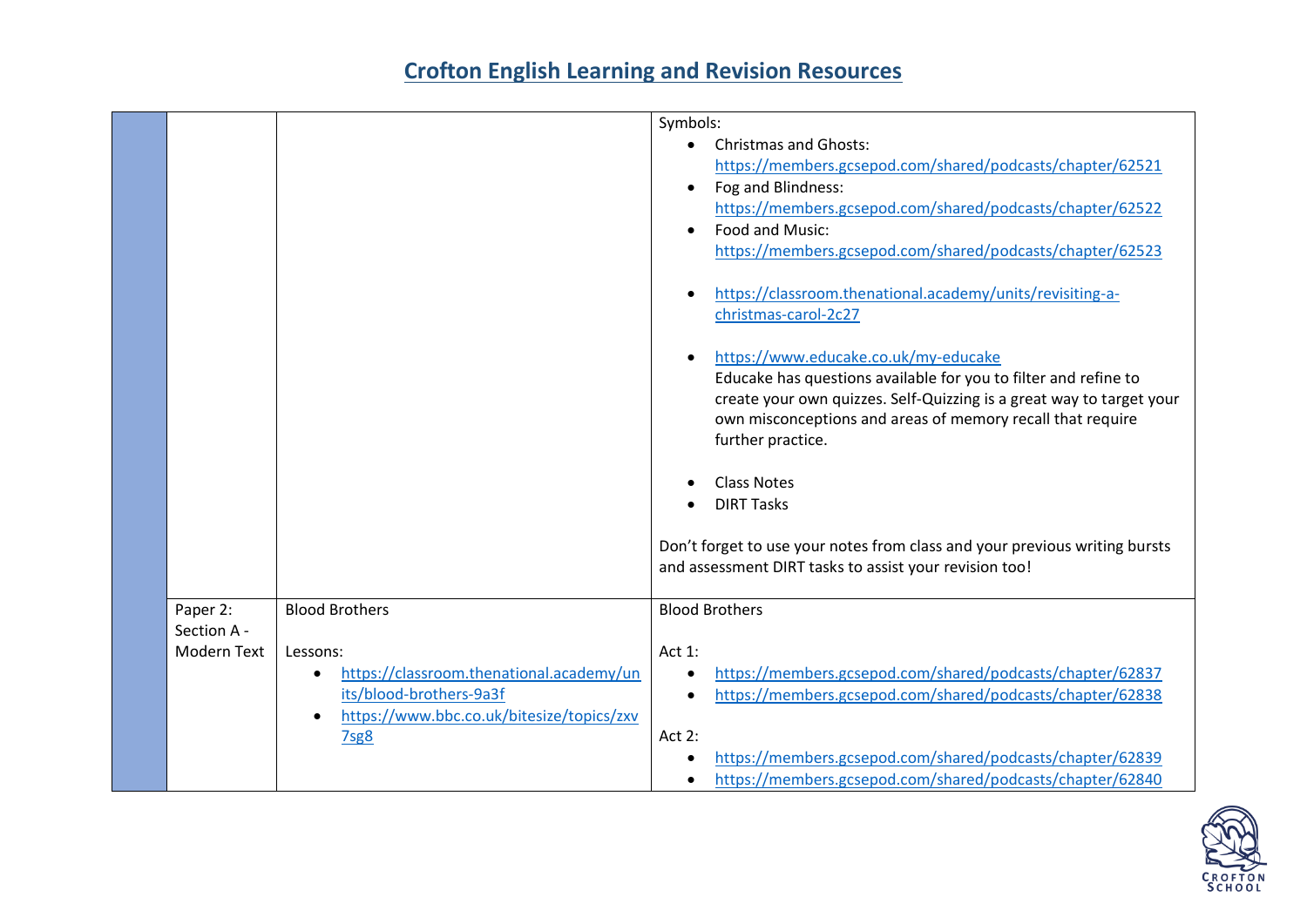|  | https://senecalearning.com/en-<br>$\bullet$<br>GB/seneca-certified-resources/english-lit-<br>blood-brothers-gcse-aga/<br>https://www.youtube.com/watch?v=wZsd<br>$\bullet$<br>wvoF0<br>https://www.youtube.com/watch?v=Pz8tU<br>RNx7d8<br>https://www.youtube.com/watch?v=ipRz6<br>$\bullet$<br>fzLz4A<br>https://www.youtube.com/watch?v=XBEB<br>$\bullet$<br><b>P9Gvgew</b><br>https://www.youtube.com/watch?v=RXHQ<br>rw7AI8A&list=PLmNgzLebYPKRfE9BtRrjtXx<br><b>6B1v EIBIB</b> | Characters:<br>Mickey:<br>$\bullet$<br>https://members.gcsepod.com/shared/podcasts/chapter/62841<br>Eddie:<br>$\bullet$<br>https://members.gcsepod.com/shared/podcasts/chapter/62842<br>Mrs Johnstone:<br>$\bullet$<br>https://members.gcsepod.com/shared/podcasts/chapter/62844<br>Mrs Lyons:<br>$\bullet$<br>https://members.gcsepod.com/shared/podcasts/chapter/62845<br>The Narrator:<br>$\bullet$<br>https://members.gcsepod.com/shared/podcasts/chapter/62846<br>Linda:<br>$\bullet$<br>https://members.gcsepod.com/shared/podcasts/chapter/62848<br>Others:<br>https://members.gcsepod.com/shared/podcasts/chapter/62861 |
|--|-------------------------------------------------------------------------------------------------------------------------------------------------------------------------------------------------------------------------------------------------------------------------------------------------------------------------------------------------------------------------------------------------------------------------------------------------------------------------------------|---------------------------------------------------------------------------------------------------------------------------------------------------------------------------------------------------------------------------------------------------------------------------------------------------------------------------------------------------------------------------------------------------------------------------------------------------------------------------------------------------------------------------------------------------------------------------------------------------------------------------------|
|  |                                                                                                                                                                                                                                                                                                                                                                                                                                                                                     | Themes:<br>Class:<br>https://members.gcsepod.com/shared/podcasts/chapter/62862<br>Superstition:<br>https://members.gcsepod.com/shared/podcasts/chapter/62863<br>Relationships:<br>$\bullet$<br>https://members.gcsepod.com/shared/podcasts/chapter/62864<br>Hopes and Dreams:<br>https://members.gcsepod.com/shared/podcasts/chapter/62865<br>Motifs:<br>Marilyn Monroe:<br>$\bullet$<br>https://members.gcsepod.com/shared/podcasts/chapter/62866<br>Guns:<br>https://members.gcsepod.com/shared/podcasts/chapter/62868                                                                                                        |

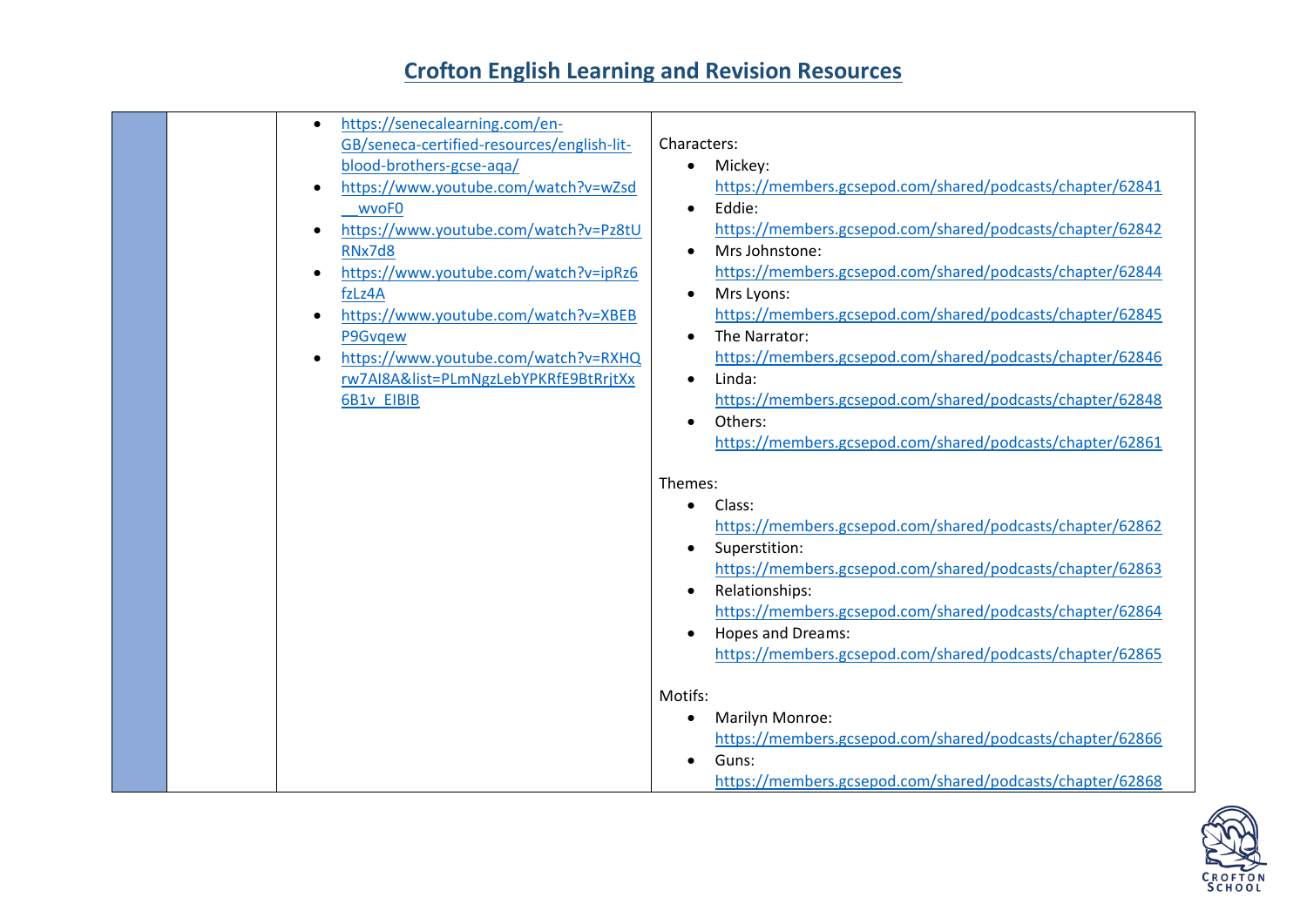|  |                                                                                      | Context:<br>https://members.gcsepod.com/shared/podcasts/chapter/62836<br>$\bullet$                                                                                                                                                                                              |
|--|--------------------------------------------------------------------------------------|---------------------------------------------------------------------------------------------------------------------------------------------------------------------------------------------------------------------------------------------------------------------------------|
|  |                                                                                      | https://www.educake.co.uk/my-educake<br>$\bullet$<br>Educake has questions available for you to filter and refine to<br>create your own quizzes. Self-Quizzing is a great way to target your<br>own misconceptions and areas of memory recall that require<br>further practice. |
|  |                                                                                      | <b>Class Notes</b><br><b>DIRT Tasks</b>                                                                                                                                                                                                                                         |
|  |                                                                                      | Don't forget to use your notes from class and your previous writing bursts<br>and assessment DIRT tasks to assist your revision too!                                                                                                                                            |
|  | An Inspector Calls                                                                   | An Inspector Calls                                                                                                                                                                                                                                                              |
|  | Lessons                                                                              | Overview: https://members.gcsepod.com/shared/podcasts/chapter/62803                                                                                                                                                                                                             |
|  | https://classroom.thenational.academy/un<br>$\bullet$<br>its/an-inspector-calls-923e | Act 1: https://members.gcsepod.com/shared/podcasts/chapter/62812                                                                                                                                                                                                                |
|  | https://youtube.com/playlist?list=PLqGFs<br>Wf-P-cDvuiSH8SycEDh1Ugke9tmb             | Act 2: https://members.gcsepod.com/shared/podcasts/chapter/62814                                                                                                                                                                                                                |
|  | https://youtube.com/playlist?list=PLQovV<br>w7yuGiLoPbnOHf5Stxx95vZ3tlo2             | Act 3: https://members.gcsepod.com/shared/podcasts/chapter/62816                                                                                                                                                                                                                |
|  | https://www.bbc.co.uk/bitesize/topics/zpr<br>$\bullet$<br>639q                       | Characters:                                                                                                                                                                                                                                                                     |
|  | https://www.youtube.com/watch?v=zXT0F                                                | Mr Birling:<br>$\bullet$                                                                                                                                                                                                                                                        |
|  | gfrQWM                                                                               | https://members.gcsepod.com/shared/podcasts/chapter/62797                                                                                                                                                                                                                       |
|  | https://senecalearning.com/en-<br>GB/seneca-certified-resources/english-lit-         | Mrs Birling:<br>$\bullet$<br>https://members.gcsepod.com/shared/podcasts/chapter/62798                                                                                                                                                                                          |
|  | an-inspector-calls-gcse-aga/                                                         |                                                                                                                                                                                                                                                                                 |

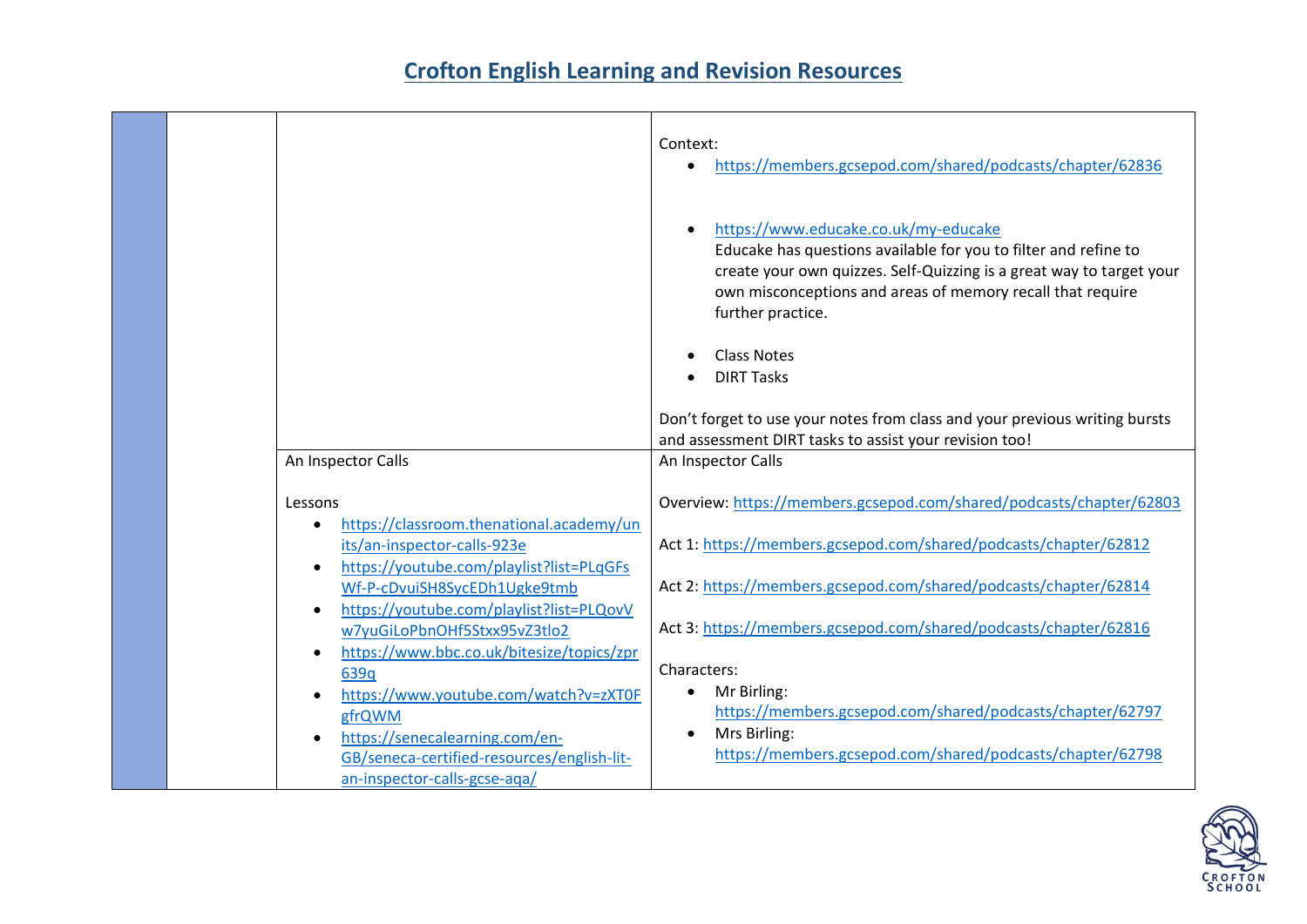|  | Sheila Birling:                                                      |
|--|----------------------------------------------------------------------|
|  | $\bullet$                                                            |
|  | https://members.gcsepod.com/shared/podcasts/chapter/62799            |
|  | Eric Birling:<br>$\bullet$                                           |
|  | https://members.gcsepod.com/shared/podcasts/chapter/62800            |
|  | <b>Gerald Croft:</b><br>$\bullet$                                    |
|  | https://members.gcsepod.com/shared/podcasts/chapter/62801            |
|  | Inspector Google:<br>$\bullet$                                       |
|  | https://members.gcsepod.com/shared/podcasts/chapter/62802            |
|  |                                                                      |
|  | Themes:                                                              |
|  | Morality:<br>$\bullet$                                               |
|  | https://members.gcsepod.com/shared/podcasts/chapter/62827            |
|  | Responsibility:<br>$\bullet$                                         |
|  | https://members.gcsepod.com/shared/podcasts/chapter/62828            |
|  | Lies and Secrecy:<br>$\bullet$                                       |
|  | https://members.gcsepod.com/shared/podcasts/chapter/62831            |
|  | <b>Social Class:</b><br>$\bullet$                                    |
|  | https://members.gcsepod.com/shared/podcasts/chapter/62832            |
|  |                                                                      |
|  | Symbols:                                                             |
|  | Eva Smith:                                                           |
|  | https://members.gcsepod.com/shared/podcasts/chapter/62824            |
|  | The Dining Room:<br>$\bullet$                                        |
|  | https://members.gcsepod.com/shared/podcasts/chapter/62826            |
|  |                                                                      |
|  |                                                                      |
|  | https://www.educake.co.uk/my-educake                                 |
|  | Educake has questions available for you to filter and refine to      |
|  | create your own quizzes. Self-Quizzing is a great way to target your |
|  | own misconceptions and areas of memory recall that require           |
|  | further practice.                                                    |
|  |                                                                      |